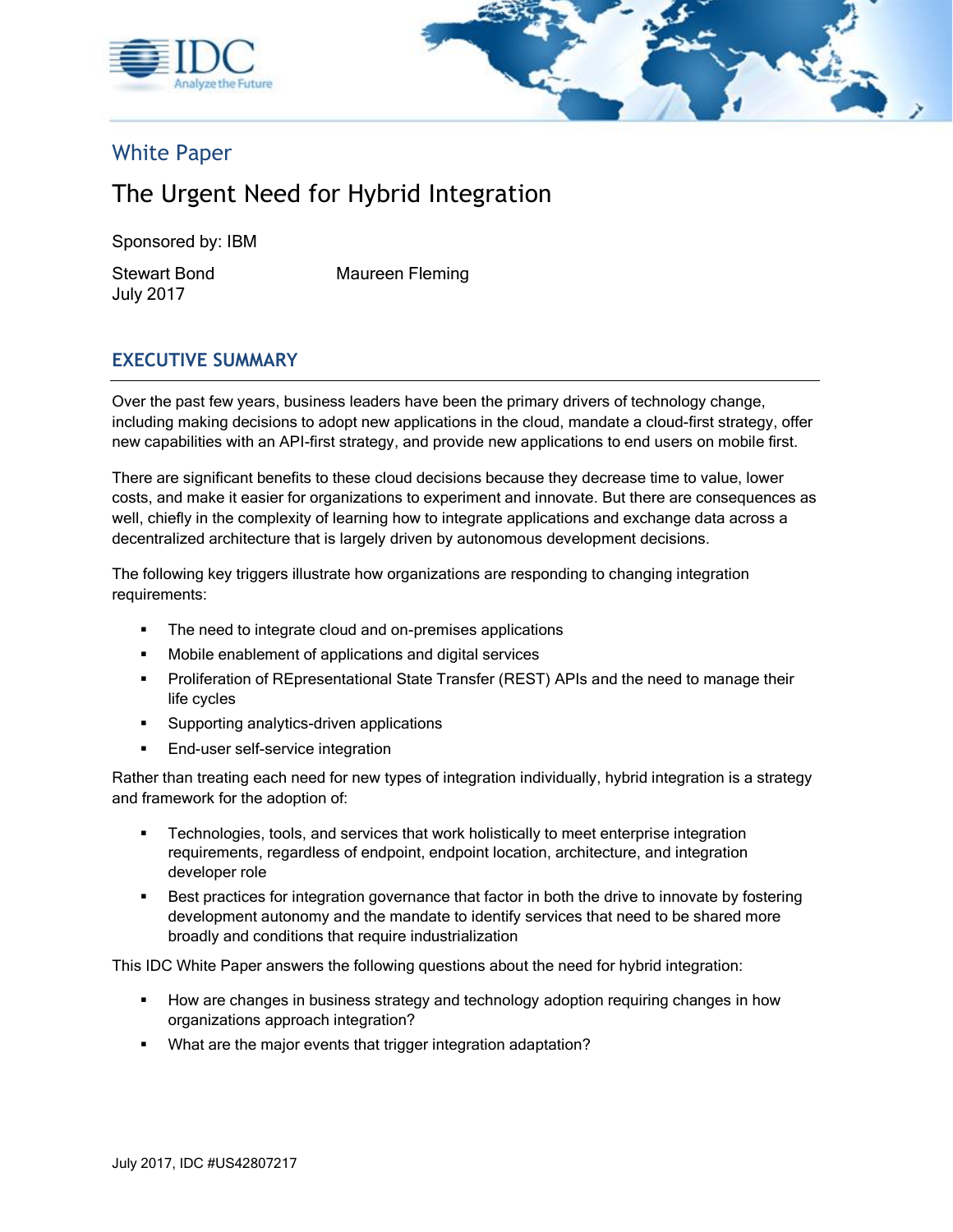**■** How are the roles involved in hybrid integration changing and impacting integration development processes, integration governance, and integration tool selection?

### **SITUATION OVERVIEW**

Business requirements ultimately drive technology adoption, and over the past few years, business leaders have been the primary drivers of technology change and resulting adoption decisions. Key examples include:

- Declaring cloud-first technology adoption
- Adding smartphones and tablets to the mix of endpoints requiring custom applications
- **•** Participating in technology-based ecosystems
- Building new businesses by harnessing data from sensors
- Using data provided by external partners, customers, and employees
- **Expecting the same level of ease of use in the workplace as workers experience in the** consumer world

There are significant benefits to these decisions, including shortening time to value, lowering costs, and making it easier for organizations to experiment and innovate.

Business-led technology adoption decisions also have consequences, particularly for the IT organization. IT is responsible for accommodating each change while maintaining existing systems required to run the business. Today, most new technology adoption involves a shift from centralized control and deployment of applications to decentralized deployments with more autonomy.

Even while there is large-scale decentralization, IT must support interoperability between existing systems and new applications, regardless of where these applications are located. The net effect is greater overall complexity.

Figure 1 illustrates the complexity of decentralization that many organizations encounter with new applications and new sources of data and adoption of newer types of technology deployed across diverse locations. Each of these deployments becomes a provider or consumer endpoint. This is far different from the integration requirements of 2000, when custom and packaged applications and databases were deployed in an enterprise datacenter and integration was primarily local. Today, there is a greater diversity of technologies consuming services, service providers, and endpoint locations, and integration is situational.

In 2017, partner and customer organizations work together using the same applications or exchange data and services between applications. Different data-centric and business logic–centric integration tools are used in tandem to support interoperability. As the exchange of data and services are decentralized, there is also a shift from batch to event-driven, or reactive, architectures for delivery of data or prompts to trigger a service. Figure 1 also illustrates the growing decentralization — or autonomy — of workers involved with integration and automation development.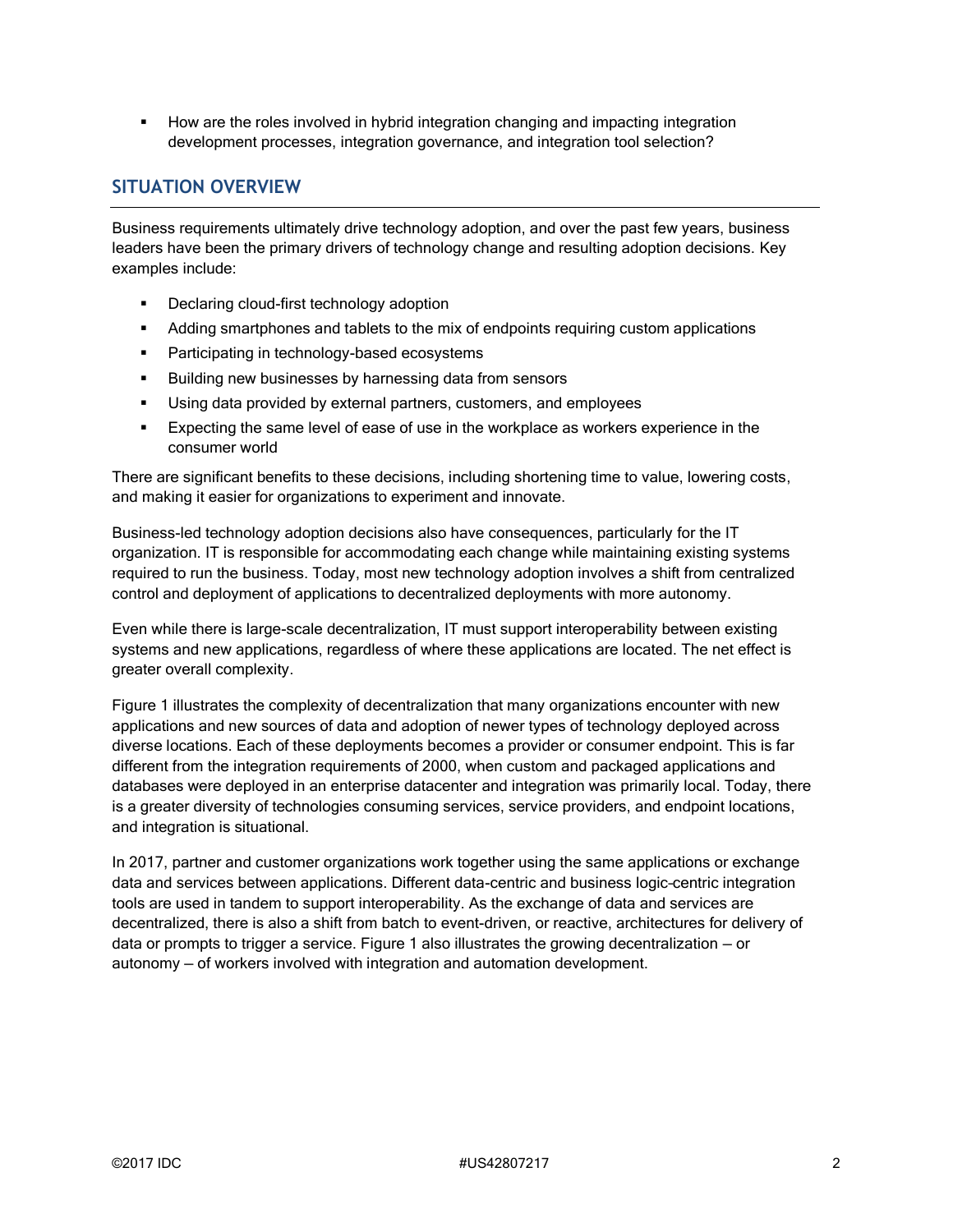#### **FIGURE 1**



#### **Enterprise Integration Must Support Decentralized Assets**

Source: IDC, 2017

Integration and access standards and the use of interface documentation to instruct developers about how to access data and business logic programmatically have been around for years and are supported by commercial integration software. Continuing advances in technology since 2000 lowered the cost of integration and the flexibility of building applications. For example:

- The push toward service-oriented architectures (SOAs) shifted to a new set of interface architectures providing standardized access to data and business logic offered as services.
- Cloud architecture extended the benefits of SOA, simplifying the interfaces with the use of REST APIs.
- **EXECUTE:** Advances in security made it easier to provide secure access to cloud services without the use of Virtual Private Networks (VPNs) or gateway software.

Each advancement made it easier for developers to support business demands for faster development cycles, new types of applications, and new locations to deploy applications, resulting in a largely decentralized application architecture spanning locations and devices. As functional and nonfunctional requirements became more challenging, innovations in integration and access technologies made it possible to meet those challenges.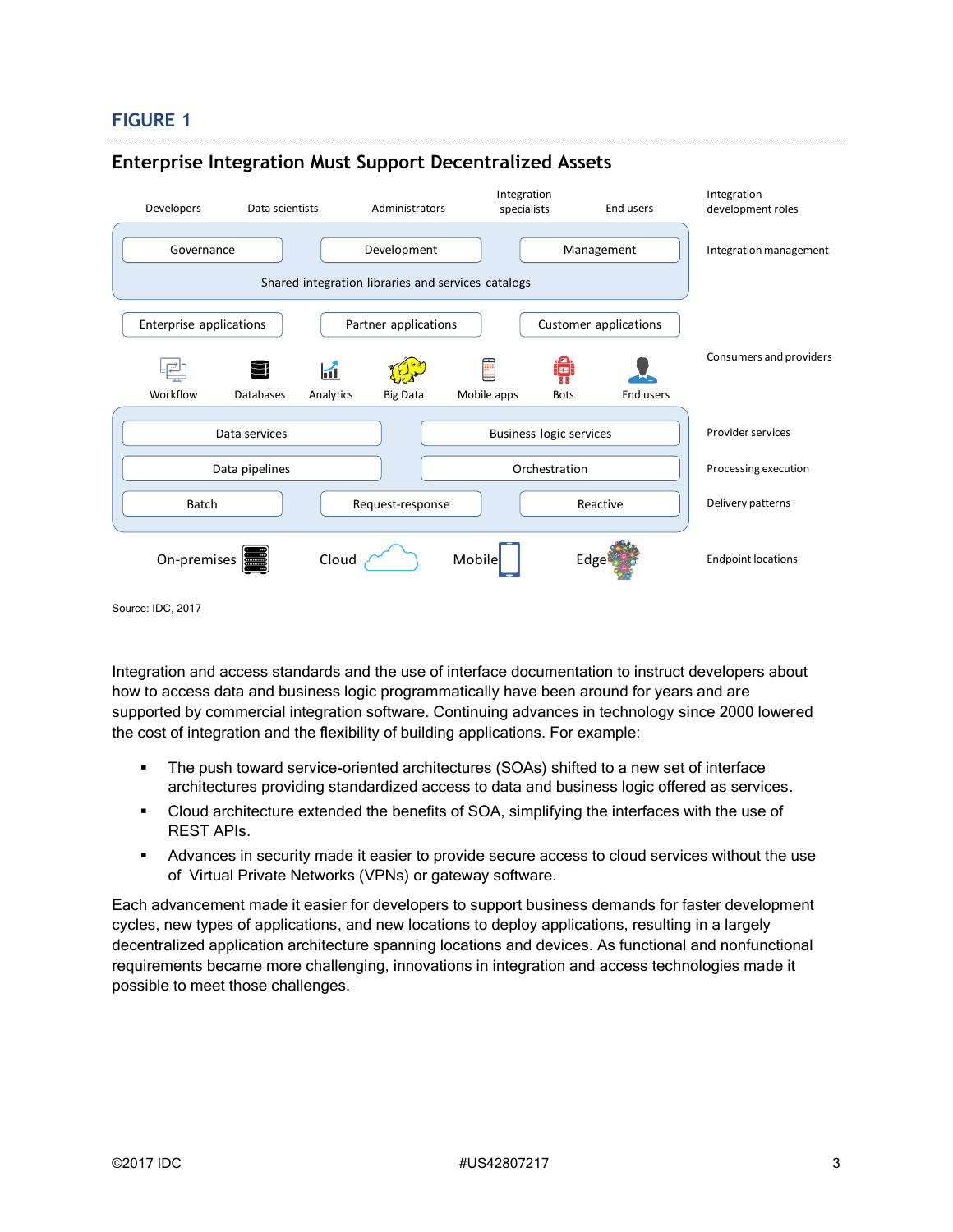# **Five Key Triggers That Force Changes to Existing Integration Capabilities**

With each major change, the cost, performance, and reliability of existing integration methods were no longer as effective. Enterprises could no longer sustain existing integration technology without extending and accommodating new integration solutions supporting new use cases. We've identified five key triggers for the adoption of new integration technology to support new requirements. These triggers are:

- The need to integrate cloud and on-premises applications
- Mobile enablement of applications and digital services
- **•** Proliferation of REST APIs and the need to manage their life cycles
- Supporting analytics-driven applications
- **End-user self-service integration**

The sections that follow provide use cases about each trigger and how enterprises have adapted to the change.

# *Trigger 1: Cloud and On-Premises Integration*

An organization's shift to public cloud is a significant and disruptive event that signals a need to refactor integration. The following key cloud adoption use cases force changes to an integration portfolio:

- **•** When there is a decision to decommission an older legacy application, replacing it with a major SaaS application, a ripple effect occurs impacting all applications that interact with the legacy application.
- Cloud-first mandates make on-premises application adoption an exception rather than the rule. For developers and integration specialists, the cloud-first policy is an indication that there will be a need to incorporate cloud into core integration capabilities.
- Slow and steady shifts to the cloud for new application adoption create integration manageability problems that become too difficult and expensive without a major change.

The integration architecture teams tasked with determining how to refactor integration to support cloud often do more than simply add cloud integration into their mix of options. They often rework processes, APIs, and types of integration used to manage changes caused by cloud adoption.

For example, business functions that use a core enterprise application, such as financial, HR, sales, or contact center, have an ecosystem of dozens and even hundreds of supporting applications. The main application itself may sit in an enterprise datacenter or may be hosted by a third party. The cluster of applications communicates by web services connected over a LAN inside the datacenter or by VPN when the application is hosted. An integration bus often mediates the interactions. It is also common to synchronize data between applications using Extract Transform Load (ETL) or File Transfer Protocol (FTP) software.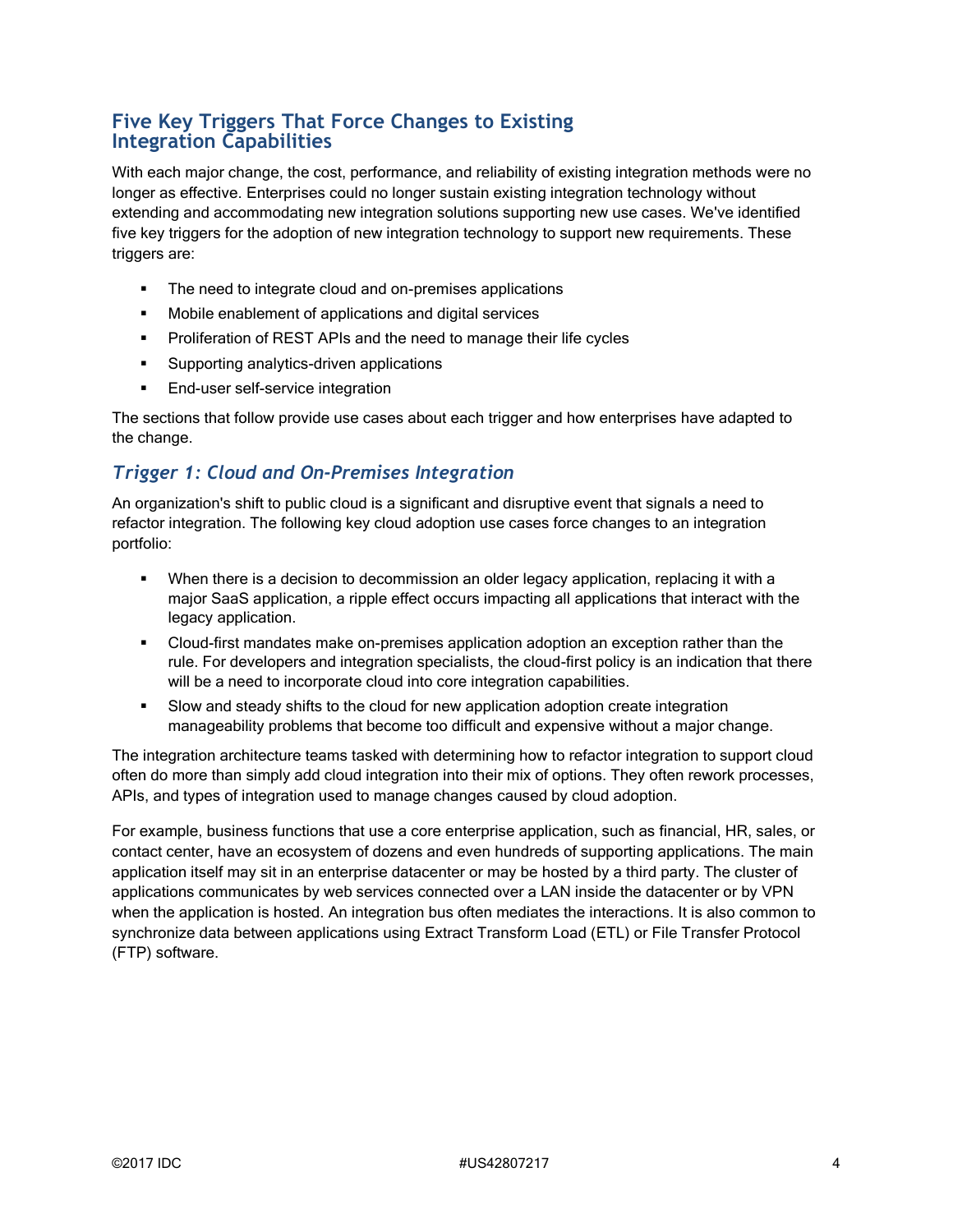These methods are no longer effective once these applications move to a SaaS model. When the business adopts a major SaaS application, the following integration considerations have to be resolved:

- **•** Using ETL or FTP to synchronize application data is not secure enough between a datacenter and the cloud application, and cloud-optimized data integration software is required.
- **Communication shifts from a high-speed LAN to slower broadband connections, creating** higher integration latency. This may require a rework of services interfaces to narrow their scope while making them more lightweight to make them faster.
- **•** There is the potential of lower reliability between the datacenter and the SaaS application, which means there may be a need for reliable messaging and improved error handling.
- Web services interacting with the legacy application may need to be extended to include REST APIs to support formats required by SaaS applications.
- **•** The integration bus will not be capable of mediating cloud-originating web services requests without use of gateway software or some type of trusted agent.
- **•** There may be a need to integrate assets in the cloud, which means the integration capabilities must be extended to support every workload in every cloud, impacting the new major application and relevant business processes.
- **•** There may be a decision to colocate supporting applications by hosting them in the same cloud as the SaaS application. This may remove latency and reliability concerns, but there is still a need for integration, which means there is a need to adopt new integration software.
- Data associated with the cloud application may need to be replicated to a cloud or on-premises data repository for reporting and analytics, which may require cloud-resident data integration and movement technologies.

With the decision to deploy applications in the cloud, enterprises need to add new integration capabilities while maintaining their existing integration tools. Typically, they purchase integration Platform as a Service (iPaaS) software, which provides a cloud-optimized way to handle integration between clouds and between clouds and datacenters. However, because most enterprises also must maintain capabilities for integrating assets running in their datacenters, all services and data movement of all types regardless of location will need to be managed and maintained, driving hybrid into the heart of operations. This doesn't mean the integration tools must be the same, but they must be able to work together as one hybrid solution. For this reason, integration teams should plan to support existing datacenter-based integration plus iPaaS in combination.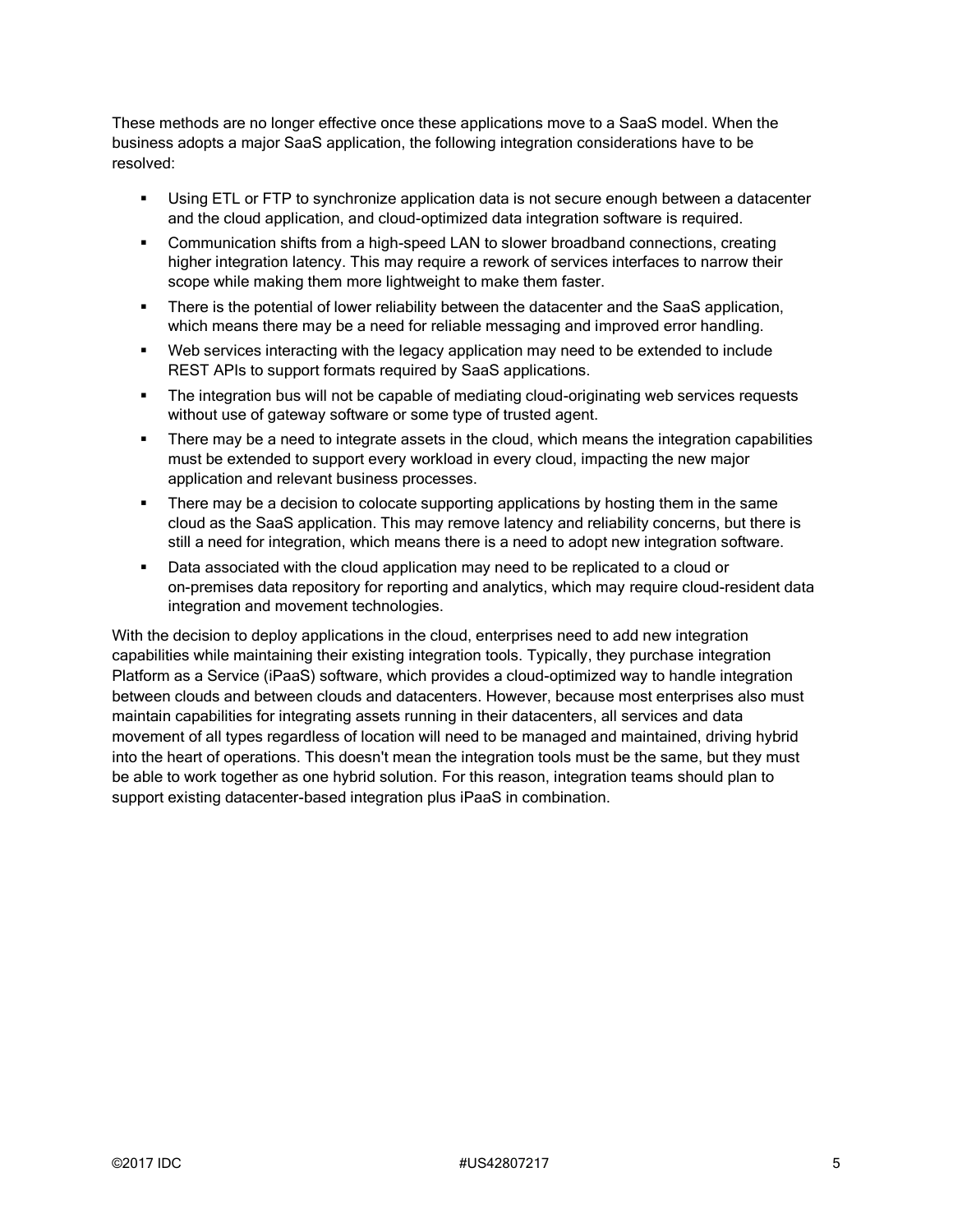#### **Planning for Mixed Use of On-Premises and Public Clouds**

According to IDC's worldwide 2017 CloudView Survey, nearly 54% of respondents have adopted SaaS for at least one application, and an additional 17% of respondents are planning to adopt SaaS within 12 months (see Figure 2). Figure 2 also indicates that by 2018, more than 60% of respondents will have adopted not only PaaS but also virtual private cloud — private instance in a public cloud.

## **FIGURE 2**

### **Cloud Adoption Plans**



*Q. Describe your organization's current or near-term plans for adoption.*

#### $n = 6.068$

Source: IDC's CloudView Survey, 2017

Despite the widespread adoption of public cloud, the CloudView Survey indicates that enterprises also plan to customize applications and processes inside their datacenters. The proportion of respondents who don't have any plans to run custom business processes in the cloud is equal to the proportion of respondents who have plans for cloud-based process execution.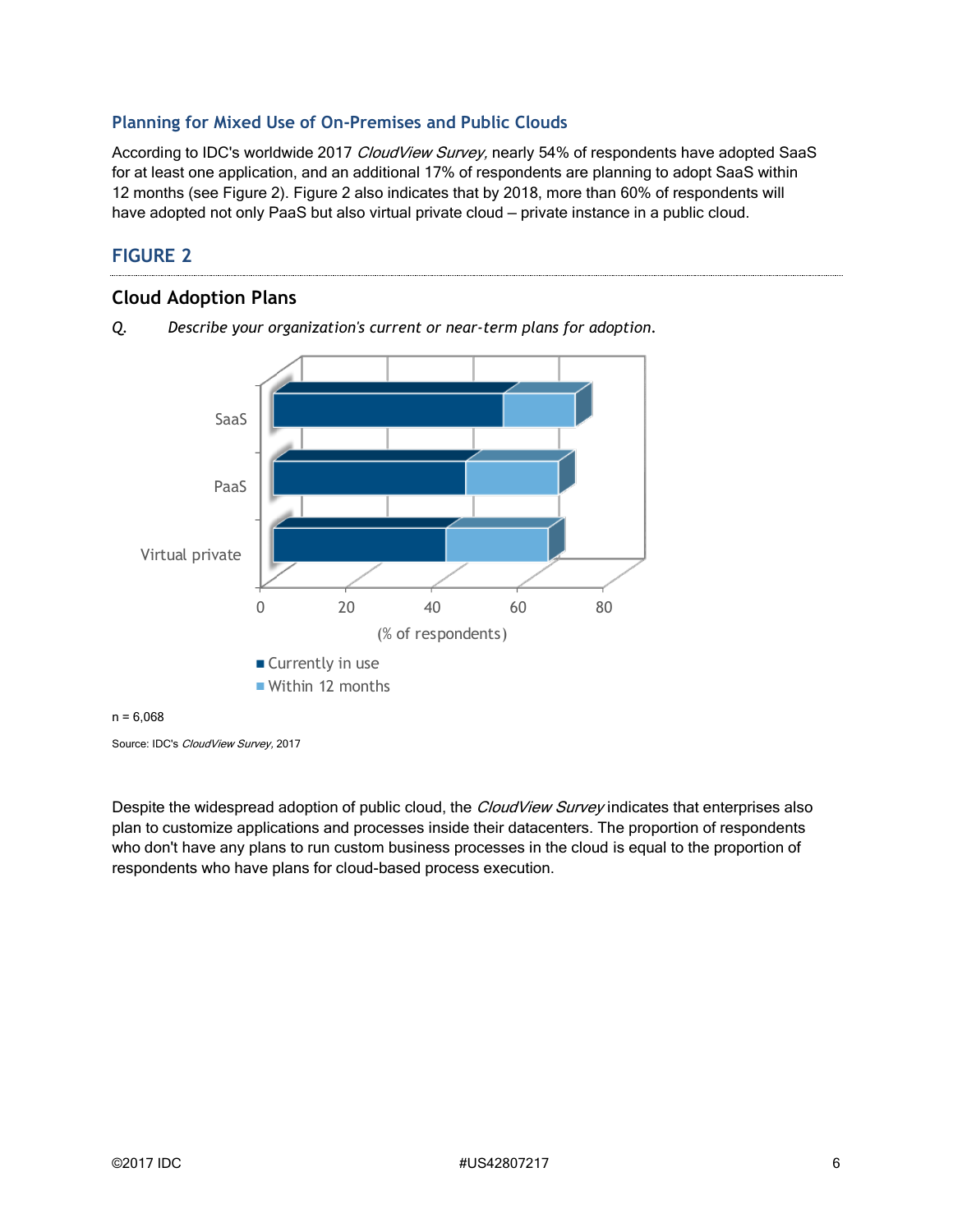# *Trigger 2: Mobile Enablement of Applications and Digital Services*

Just as many organizations have a cloud-first strategy for systems of record, many organizations also have a mobile-first strategy in place for systems of engagement with customers, employees, and partners. Applications offered on mobile phones and tablets have a separation between the mobile app and back-end business logic and data services. Mobile devices access back-end services via APIs, regardless of where the service is located: in on-premises datacenters or in the cloud, or both depending on the application and use case.

The following key business-driven use cases create the need to reexamine integration methods and new capabilities required for mobile enablement:

- A mobile-first strategy for any new system of engagement
- **E** Automating business processes that are mobile by nature, such as quality assurance in manufacturing, site inspection in housing, and retail and insurance appraisals
- A need to provide mobile device access to legacy applications in support of an increasingly mobile workforce, such as selling and sales support and field service
- **•** Providing secure and authorized third-party mobile application access to business logic or data to be used by customers, partners, or contractors

An architecture team faced with the task of determining how to expose business logic and data via secure APIs to mobile applications will need to do more than the equivalent of connecting another web app to an integration bus. Mobile applications are designed to be run on mobile devices, not fixed in a specific location, and are generally uncontrolled and connected via unreliable networks with varying bandwidth. When the business enables mobility for any existing or new applications:

- A security-first design is required for developers creating APIs between back-end services and mobile devices as well as a build and test methodology to ensure corporate assets are being protected from unwanted access and use via mobile channels.
- Cloud is the preferred location for back-end business logic and data services being accessed by mobile devices because it is "closer" to mobile devices, available whenever and wherever internet connectivity exists. Placing this logic in the cloud may require another layer of connectivity and replication to/from on-premises if a legacy application is part of the use case.
- **Production APIs must be managed to ensure the back-end services are performing** adequately, and as systems are updated or the mobile app is modified, resulting changes are made to the APIs.
- Session and state management is included in the API functionality, mobile applications, and integration technology solutions.

Enabling a functional mobile application requires new integration software and will result in a need for mobile device management software. API management software is recommended to meet these requirements. iPaaS is recommended when APIs are cloud resident, accessing cloud and/or on-premises back-end services.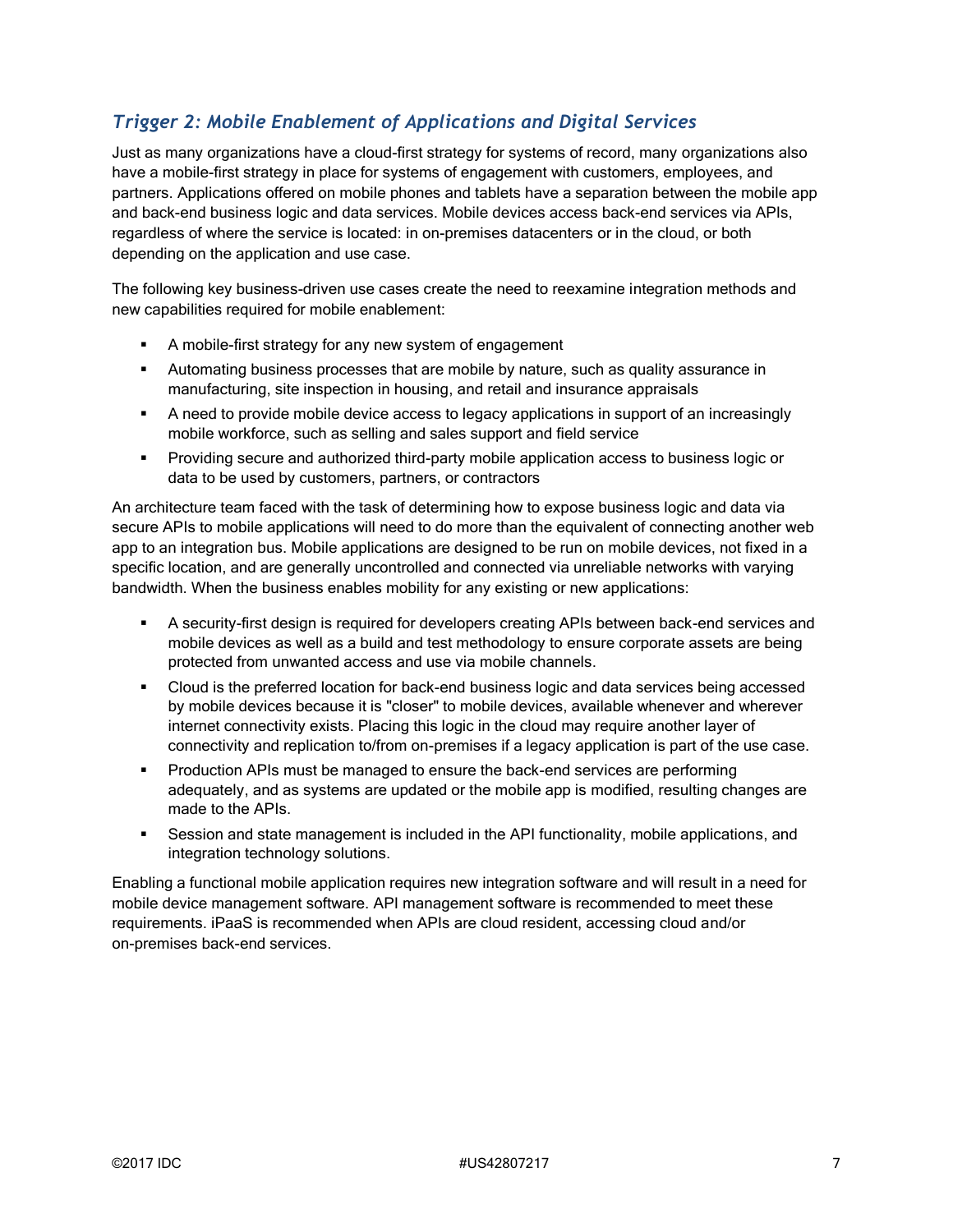# *Trigger 3: Proliferation of REST APIs That Need to Be Managed*

REST APIs are the access standard for new application projects and enablement of digital business. Different business and developer trends caused a proliferation of REST APIs, requiring improved management and governance.

Developer trends include:

- **EXECT** Adoption of microservices architecture as a core evolution in DevOps is aimed at speeding up the development of applications and other types of technology enablement, allowing developers to build applications through the assembly of independently deployable, small modular services available as a service through a lightweight interface.
- Robotic process automation (RPA) focuses on the development of micro activities and workflows that automate tasks formerly performed manually by end users. Each of these sets of activities is packaged as a service with an API that, when called or triggered, executes the automation. This may include automating a series of steps that cross a set of applications, performing calculations in a spreadsheet, or capturing unstructured text or paper and structuring it into a data model, for example.
- **EXECUST CUSTOM SHARE SERVICES, which are business logic or data that is customized by an enterprise,** are available over a network and accessible through a standard API. Shared services are implemented on-premises or in the PaaS tier of a cloud, depending on the purpose of the shared service.

Externally focused digital business use cases include:

- Executing a platform and developer network strategy involves businesses offering fee-based access to technology-based services via an API. Over the past year, there has been a proliferation of developer network offerings as companies offer platforms for use by developers to cost effectively extend the developer's existing applications, or the developer can add value to the platform by building on top of it. Today, many of the brand names in business — such as Visa, Mastercard, Walmart, GM, Ford, and Barclays — are adopting an API-first platform or developer strategy.
- **Externalizing APIs for partner and customer use is also common to make it easier to automate** doing business with each other.

As APIs became associated with innovation, under the term API economy, many integration architects with mature SOA integration infrastructure in place were confused with the benefits of REST APIs. DevOps teams also tended to try to manage them on their own or tie them into existing integration solutions.

As the adoption and demand for REST APIs proliferated, there was a significant recognition across enterprises that REST APIs and API management have an important role in integration. The use cases vary widely but are linked by the assumption that people other than the developer will want to use the API in an automated fashion. If there is anything wrong with the API, the applications using the API will not function. That means anyone who needs the API will:

- Need to look at documentation to understand the details of the functionality offered by the API
- Have a dependency on the performance and availability of the API
- Be concerned with life-cycle changes and version control
- Want to ensure APIs are secure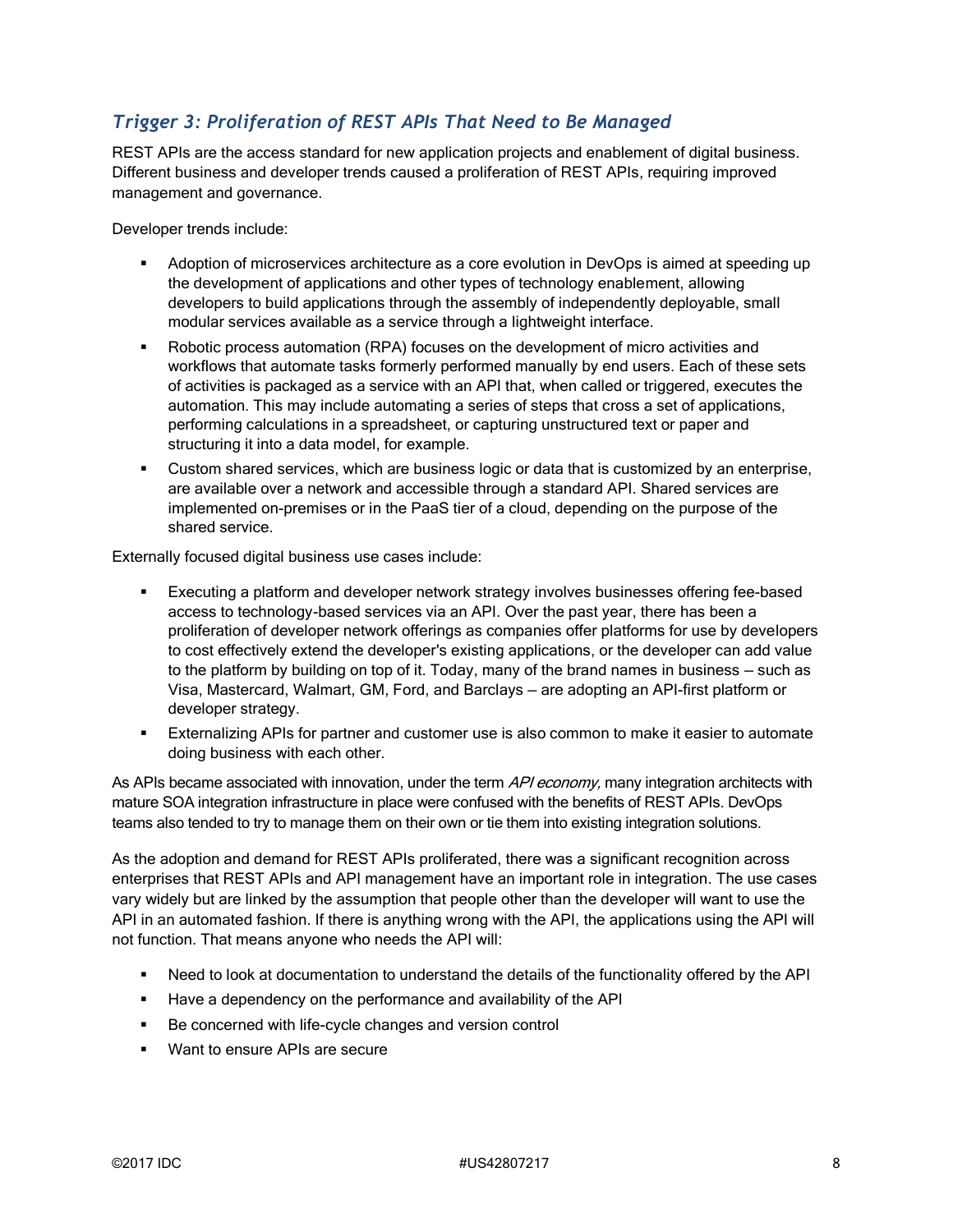#### **Planning for Best-of-Breed API Governance and Management**

Development teams that are providing APIs are rapidly improving their skills and processes associated with API design and change management. Figure 3 shows that 40% of enterprises in IDC's 2017 CloudView Survey already have life-cycle capabilities associated with their APIs, while 38% of enterprises have plans to implement such capabilities. Given the relatively short life of development and use of REST APIs, the speed to maturity is very rapid.

#### **FIGURE 3**





 $n = 6.068$ 

Source: IDC's CloudView Survey, 2017

Beyond ensuring API security and reliability, the teams providing APIs need software that will:

- Help them document the APIs
- Manage a catalog of discoverable APIs
- Provide versions of APIs and version controls
- Monitor performance
- Measure usage

For API providers selling digital services via APIs, there is a need to associate APIs with monetization models and either pass consumption data to billing systems or directly handle billing. This has driven up the demand for and use of API management software over the past several years.

API management should be able to connect to integration buses and iPaaS to handle complex integration and orchestration use cases. Services managed anywhere — whether API management, iPaaS, or integration buses — should be available as needed across any of the enterprise's integration solutions.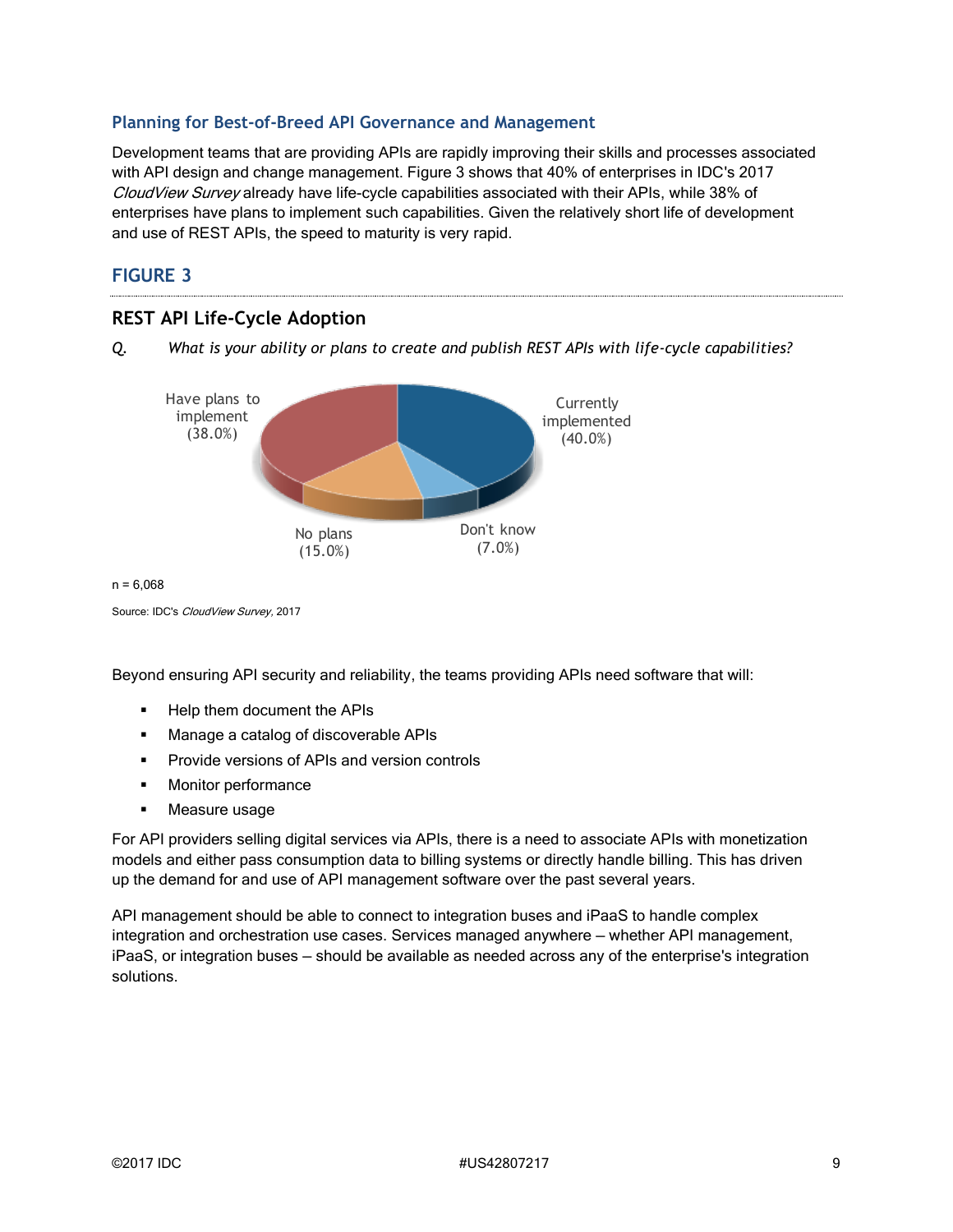# *Trigger 4: Supporting Analytics-Driven Applications*

Building the information services used to support analytics-driven applications creates the need for new types of integration tools. Whether the initiatives use the term *smart, intelligent*, or *predictive*, the goal is to harness data to identify opportunities or problems as quickly as possible. This is a common pattern in digital initiatives, including:

- Near-real-time promotions or offer management, where some combination of current interest or current location and purchasing pattern behavior indicates the prospect would be receptive to an offer (eCommerce applications as well as marketing programs aimed at messaging and mobile apps are common in businesses that hope to improve conversion rates as they improve their targeting.)
- **•** Predictive maintenance in IoT, where a prediction model evaluates data to identify the probability of equipment failure (The goal is to reduce the cost of scheduled maintenance and prevent downtime.)
- **•** Smarter buildings, where temperature and lighting sensors work together with analytics and automated controls to lower the cost of energy
- **EXECT** Smarter cities, where traffic and transit flow are optimized, work crews and emergency services are dispatched in response to social media impressions, and resources delivered via utilities are reallocated as demand shifts
- **•** Sentiment analysis to convert social and interactive content as well as structured data into an information model that predicts customer sentiment, which is used in a variety of ways to improve customer experiences

Using predictive analytics in these and similar use cases is a velocity-intensive Big Data integration problem. The value of the design is in the system's ability to respond within a certain time window, while the accuracy of the prediction has a dependency on large volumes of data. Legacy integration approaches cannot meet the demands of processing data in a timely manner or handle the continuous integration of large volumes of data. When predictive analytics is used as part of a larger application, the IT team tends to learn that:

- Moving data from a source to the target using ETL or file transfer technology may not be timely enough.
- **•** Transmitting individual data events over a network to the target system may not be reliable enough.
- The protocols and formats of the source data are often incompatible with traditional adapters used to connect to source or target systems.
- **•** Traditional integration to normalize the data cannot handle the high volumes of data.
- **■** Data may be received out of order, which is problematic when the time of data origination is critical.
- Third-party data not under control of internal resources may be leveraged, requiring additional validation and verification checks or arm's-length integration to avoid contamination or compliance issues.

Data required for prediction models typically comes from multiple sources, establishing a need to create data streams that continuously and reliably deliver data to the analytics target. Organizations begin by increasing the frequency of batch delivery using existing ETL and file transfer software. As they gain experience, however, an increasing number of enterprises switch to an event-driven architecture to handle the speed and volumes required to support near-real-time predictive analytics use cases.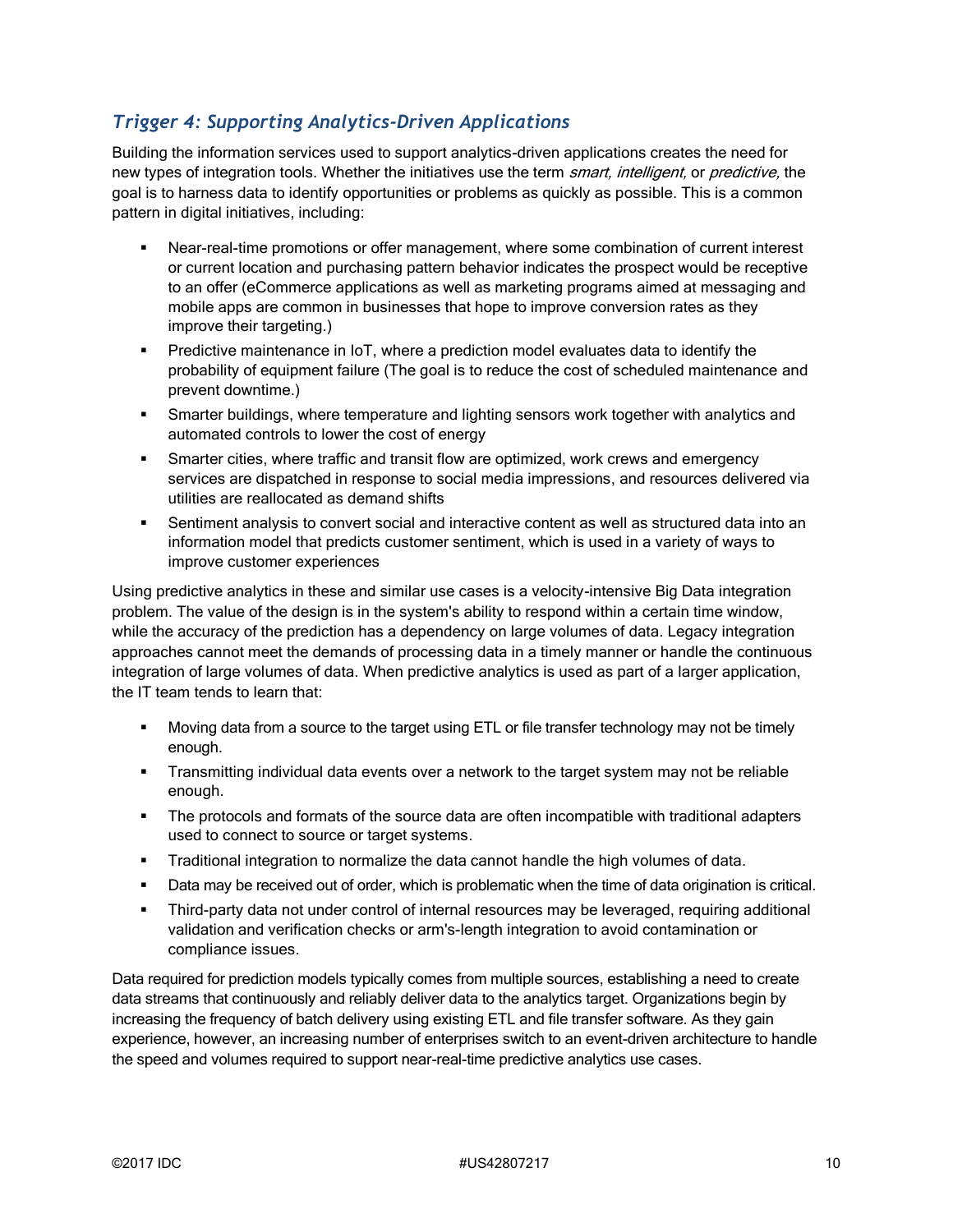#### **Planning to Support Event-Driven Architecture for Predictive Analytics**

According to IDC research, organizations that begin the journey to predictive analytics–driven applications are often reluctant to make the switch from traditional batch-oriented data integration supporting at-rest analytics infrastructure. The primary reason for their reluctance at the beginning of these types of projects is a belief that their time windows align with their current information architecture, so there isn't a need to change.

However, our research shows that as teams learn more about response windows, the change to eventdriven design is happening rapidly. Figure 4 shows that in 2017, 41% of the 6,068 respondents to IDC's CloudView Survey have already implemented an event-driven architecture for their real-time analytically based initiatives. In our 2016 survey, only 29% of respondents had implemented such an architecture. This year's survey indicates that 38% of respondents plan to adopt an event-driven architecture. Last year, 30% of respondents were in early stages of adoption, and 23% of respondents were planning to adopt. This indicates progress in transitioning from early stages to successful adoption.

#### **FIGURE 4**

# **Event-Driven Architecture Adoption**



#### $n = 6,068$

Source: IDC's CloudView Survey, 2017

As the survey data indicates, organizations that haven't begun the shift toward continuous collection and processing of data will be at a disadvantage, particularly where this capability is used to support competitive differentiation. Key supporting technology includes reliable messaging software to transport the data. Gateway software may be used at the source to filter irrelevant data to reduce data volumes. Once the data is delivered, streaming integration software normalizes the data in conjunction with publish-and-subscribe messaging to queue and time order the events and to forward data though processing before delivering it to the analytics target. If the analytics process determines further action is required, an event is triggered, which kicks off processes to respond.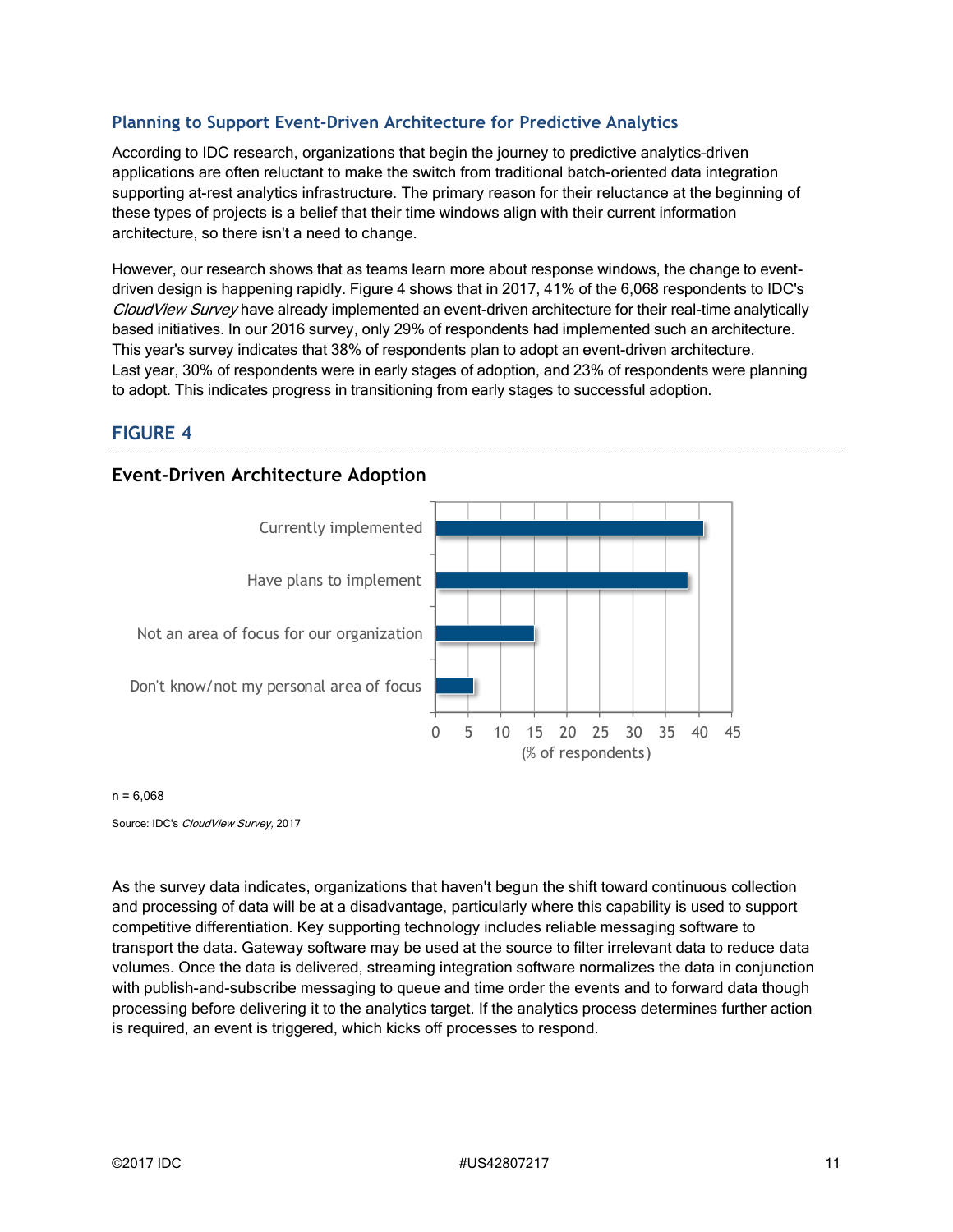# *Trigger 5: Self-Service Integration*

Applications, data, and technology are becoming more diverse, but there is also a drive for simplicity and faster time to value for integration solutions. The new generation of business workers cannot wait months or years for projects to be completed and is looking for opportunities to solve its own problems. New self-service integration products provide a means for end users to integrate and automate tasks to make themselves more productive and self-sufficient.

Self-service integration encompasses a variety of scenarios, including:

- **EXEC** Tactical automation by end users of a process that involves connecting to two or more applications
- Situational integration associated with a project or short-term need (With this type of integration, the ease of integration provides an opportunity to automate the workflow, distribution of tasks, and delivery of data across two or more applications.)
- Use by developers for rapid integration or workflow-oriented use cases
- **■** End-user data prep to automate the activities requiring creation of data sets that can be used for analytics, monitoring, or reporting

Products used for data or application integration have offered low-code options for several years to provide options for organizations that want trained nondeveloper specialists to manage integration activities. There are also integration tools optimized for use by developers, particularly to extend application development and include integration. These approaches are IT focused and prohibitive for end users that have tactical needs for integration. However, the following trends now make it possible to create useful products for end users:

- Widespread use of APIs that make it easier to connect two or more services
- Open data access and metadata-rich formats making data more understandable and easier to use
- **EXEDENT CONTERCT CONTERCT CONTERCT ACTS** Growing technical literacy among nondevelopers across the workplace
- Scarcity of developer resources for tactical use cases
- Availability of simplified end-user-oriented cloud integration and workflow services

#### **Planning to Use Commercial Software for Self-Service Integration**

Self-service data preparation (SSDP), also known as data wrangling, may be considered an early mover in providing self-service functionality to the enterprise. SSDP software has been in use for many years in "name your favorite spreadsheet" software, but over the past several years, new products and software vendors have emerged to make data access, blending, wrangling, and preparation an easier task for business analysts and data professionals alike. Results of a fall 2015 IDC survey of data integration professionals illustrated that more complex hybrid data environments exist in organizations that use SSDP software compared with those that don't. Figure 5 illustrates that organizations with SSDP software have more data in hybrid and cloud-only environments compared with those that don't have SSDP software.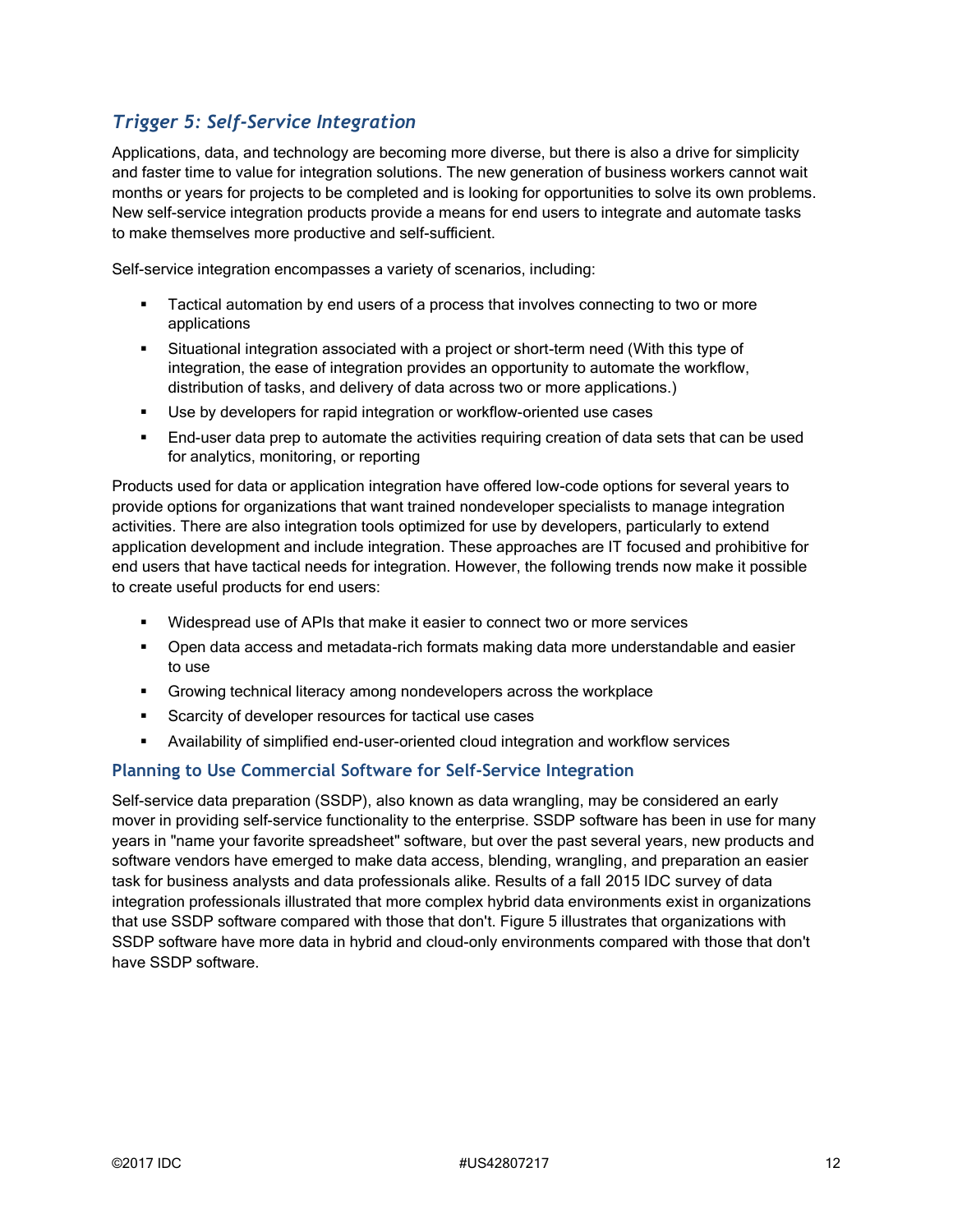#### **FIGURE 5**



#### **Hybrid Distribution of Data in Organizations with and Without SSDP**

Source: IDC's Data Integration End User Survey, 2015

The demand for SSDP software in the enterprise foreshadowed the same demand for self-service application integration in the enterprise, and in some ways, this demand echoes the demand for business adoption of cloud applications and services outside of IT control. Organizations that are faced with end users demanding self-service integration and automation capabilities need to:

- Consider standardizing on an approved solution for self-service integration that provides a level of control and governance in keeping with user abilities and corporate policies.
- **•** Develop technology acquisition policies that prefer services that offer open APIs accessible by self-service integration solutions.
- **■** Monitor integration solutions implemented by end users to ensure that compliance, security, and technology policies are not being violated.
- Factor the near-term eventuality of end-user self-service into integration adoption decisions.

The creation of self-service integration became possible only with the use of APIs and better user interfaces from advances in HTML. Unifying the different tools that manage services into a common catalog makes it easier to enable a self-service tier for secure and authorized end-user access. This self-service approach aligns with business objectives to speed up the technology enablement of innovation and to provide self-determination to both the business units and the knowledge workers in those units.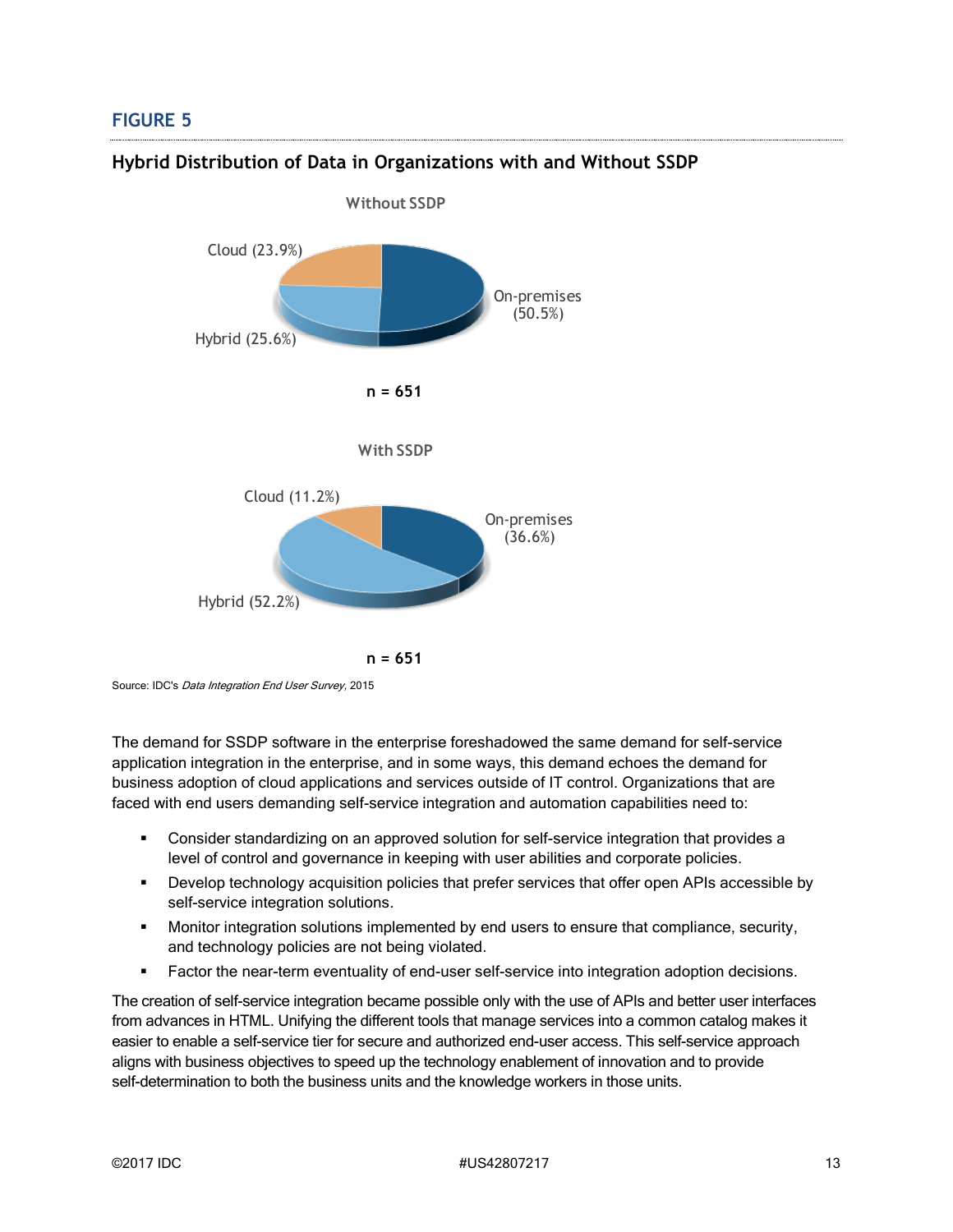## **THE NEED FOR A HYBRID APPROACH TO INTEGRATION**

The need for hybrid computing is driven by demand as organizations support diverse cloud, edge, and on-premises locations to deploy their digital assets and application while benefiting from the flexibility to decrease costs and to increase choice. Hybrid integration is a critical element of hybrid computing because it provides a means to connect to and integrate two or more services regardless of the consumer or provider locations.

Hybrid integration is a strategy and framework for the adoption of:

- Technologies, tools, and services that work holistically to meet enterprise integration requirements, regardless of endpoint, endpoint location, architecture, and integration developer role
- **•** Best practices for integration governance that factor in both the need to innovate by fostering development autonomy and the need to industrialize when services are regulated, can cause harm if not properly secured, can diminish an enterprise's reputation by lacking reliability, or have broader dependencies on individual services

While the five triggers discussed previously show the individual adoption of new types of integration solutions, enterprises are witnessing a sprawl of integration tools and services in production as individual teams identify their own specific, autonomous requirements per deployment location per initiative. This sprawl makes it difficult to share assets and best practices, govern when needed, and operationalize to improve efficiency and interoperability with existing processes as needed. Hybrid is not an effort to standardize adoption of new types of integration technology into a single approach but an effort to look at integration as individual services with their own APIs that should interoperate with other integration services as needed.

As the five triggers also illustrate, hybrid integration is not the replatforming of integration but an incremental path to the expansion of an enterprise's integration assets by:

- Leveraging and extending existing integration assets while adding new capabilities as the need arises
- **■** Lowering application latency by using only the capabilities required to handle any integration activity using the most lightweight approach
- Ensuring relevant services in one integration tool are available in others
- Handing off activities from one tool to another as needed
- **•** Speeding up integration by aligning tools with the expanding cast of workers involved in integration

#### **RECOMMENDATIONS**

Plan and execute against a hybrid integration road map, and use proof of concepts and technology to experiment and learn. Many organizations struggle to understand why they need to add to their existing SOA infrastructure. They've invested in services that have worked well for years. The IT team resents or doesn't understand why it is being pressured to support alternatives, such as API management. Meanwhile, other stakeholders want faster and more lightweight approaches to integration. In these organizations, all stakeholders should work together to experiment with alternative approaches to determine when to use the web services and orchestration of the existing SOA investments and the more lightweight and more agile approaches that are built around use of REST APIs.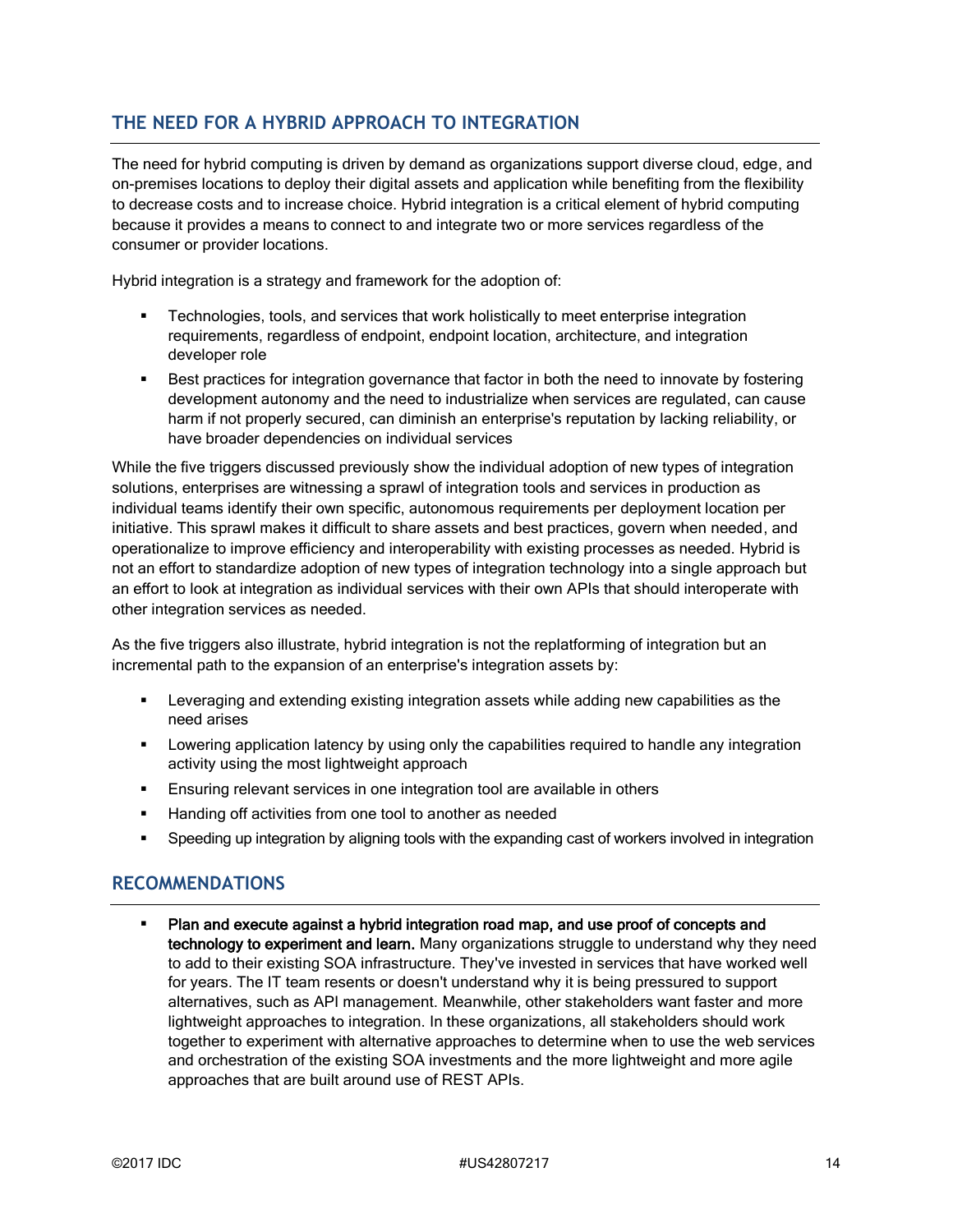- Gather requirements to understand hybrid capabilities and constraints to ensure the right level of sophistication and functionality is sought after in hybrid integration technology. Organizations that aren't fully satisfied with their existing integration portfolio may be planning to replace existing integration investments with modern, more lightweight solutions. While this may make sense, new is not better until it is well understood. It is important to be confident in requirements, skills, and support available in the technology selection process and scope of integration projects.
- Identify technology alternatives that are capable of interoperating across a hybrid integration stack. It's not as important to purchase a single hybrid integration solution as it is to assess vital connection points such as libraries, service catalogs, and APIs per type of integration tool required. For example, a centralized catalog for service discovery and access may be adopted to support services that are more broadly shared across an organization. Once the common or shared elements are identified, that may point to a single offering capable of supporting hybrid integration that also accommodates most if not all of the new requirements.
- **Determine whether a hybrid platform or hybrid components are required.** The temptation to pick a platform is irresistible for adoption simplicity. Alternatively, organizations are using multiple integration technologies to support different hybrid use cases to solve the most pressing problem of the day. This latter approach can result in higher support and maintenance costs of multiple solutions, but the former approach often morphs into the latter over the long term as new use cases, technologies, and capabilities are required in the everchanging hybrid landscape. Ensuring that a platform and components support interoperability across integration tools is critical.
- Consider hybrid organizational constructs as part of the hybrid integration solution. A much larger cast of resources will be involved in integration solution development as the business-IT hybrid role and teams become more prevalent in projects and day-to-day business operations. Communication and collaboration will be key to controlling integration solution sprawl across the enterprise.

### **CONCLUSION**

Hybrid is no longer a future plan but is happening now, and organizations are supporting multiple integration technologies and roles to fulfill new integration requirements. To best meet the needs of integration overall, a hybrid integration approach will benefit because it leverages existing assets, supports incremental adoption of new technologies, provides integration tool interoperability, and provides a means for enterprises to determine how to govern where needed while providing autonomy where it is beneficial.

Aligning and organizing resources with integration development capabilities, and opening the lines of communication and collaboration among developers in hybrid business-IT roles, will increase the opportunities for success and decrease integration solution sprawl.

This new generation of hybrid integration is the younger sibling of enterprise application integration, service-oriented architecture, and event-driven architecture, growing up from a first-generation hybrid environment where Band-Aids covered wounds, uncoordinated movements resulted in trips and falls, and awkward interactions made for poor communications. Hybrid integration is maturing by learning from the mistakes of the first generation and its own experiences to become more rounded but focused, driven but cautiously optimistic, and successful through failure to deliver cohesive solutions in a new hybrid world.